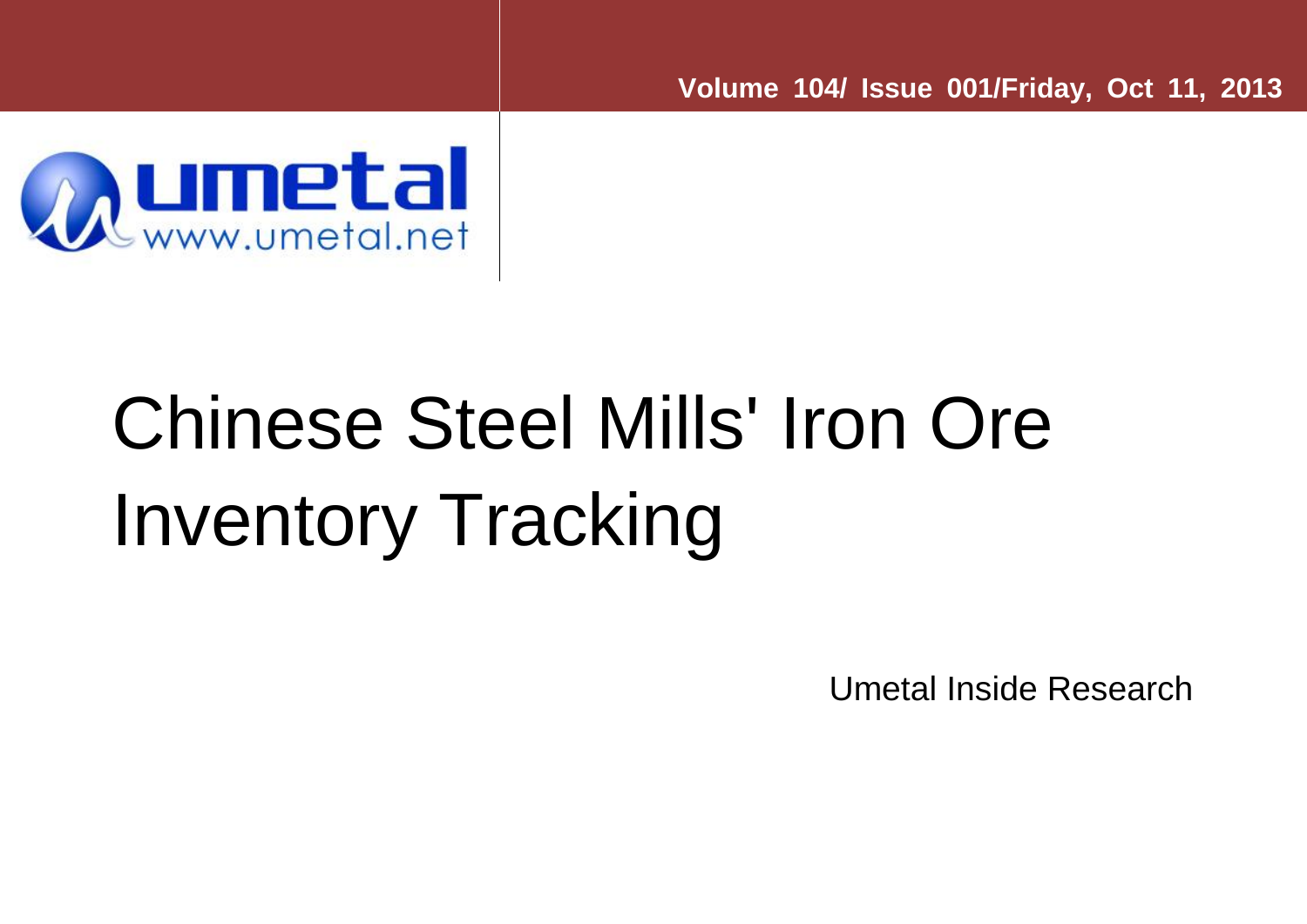| No.            | <b>Steel Mill</b> | <b>English Abbreviation</b>             | Region                  | Production<br>Capacity<br>(tonne) | Ratio of Imported<br>Ore in BF<br><b>Burden</b><br>Composition | <b>Imported Ore</b><br>Inventory<br>(Days/QTY) | Domestic Ore<br>Inventory<br>(Days/QTY) | Cargo on<br>Voyage<br>(tonne) |
|----------------|-------------------|-----------------------------------------|-------------------------|-----------------------------------|----------------------------------------------------------------|------------------------------------------------|-----------------------------------------|-------------------------------|
| 1              | 鞍钢                | Ansteel                                 | Liaoning                | 25,000,000                        | 25%                                                            | 20d/800,000t                                   | N/A                                     | $\mathbf 0$                   |
| $\overline{2}$ | 凌源钢铁              | Lingyuan Steel                          | Liaoning                | 3,500,000                         | 4%-5%                                                          | 100,000t                                       | 30d/600,000t                            | $\mathbf 0$                   |
| 3              | 鞍凌                | <b>Anling Steel</b>                     | Liaoning                | 2,000,000                         | 20%                                                            | 50,000t                                        | 50d/300,000t                            | $\mathbf 0$                   |
| 4              | 新抚钢               | Xinfu Steel                             | Liaoning                | 3,000,000                         | 10%                                                            | 20d/50,000t                                    | 20d/250,000t                            | $\mathbf 0$                   |
| 5              | 本钢                | <b>Benxi Steel</b>                      | Liaoning                | 8,000,000                         | 40%                                                            | 30d/500,000t                                   | 7d/180,000t                             | $\overline{0}$                |
| 6              | 北台                | <b>Beitai Steel</b>                     | Liaoning                | 8,000,000                         | 30%                                                            | N/A                                            | 250,000t                                | $\mathbf 0$                   |
| $\overline{7}$ | 西林特钢              | Xilin Special Steel                     | Jilin                   | 2,000,000                         | 11.50%                                                         | 80d/100,000t                                   | 30d/300,000t                            | $\mathbf 0$                   |
| 8              | 通化钢铁              | <b>Tonghua Steel</b>                    | Jilin                   | 7,000,000                         | 53%                                                            | 30d/370,000t                                   | 230,000t                                | $\mathbf 0$                   |
| 9              | 天津轧一              | <b>Tianjin Metallurgical No.1 Steel</b> | Tangshan <sub>∎</sub>   | 5,000,000                         | N/A                                                            | N/A                                            | N/A                                     | $\mathbf 0$                   |
| 10             | 迁安九江线材            | Jiujiang Wire                           | <mark>Tan</mark> gshan∣ | 10,000,000                        | 100%                                                           | 52d/2,000,000t                                 | 200,000t                                | $\overline{0}$                |
| 11             | 港陆                | <b>Ganglu Steel</b>                     | Tangshan∣               | 7,000,000                         | 100%                                                           | 13d/200,000t                                   | 15d/70,000t                             | 640,000                       |
| 12             | 瑞丰                | <b>Ruifeng Steel</b>                    | Tangshan                | 3,500,000                         | 100%                                                           | 20,000t                                        | N/A                                     | 350,000                       |
| 13             | 兴隆钢铁              | <b>Xinglong Steel</b>                   | Tangshan                | 2,800,000                         | 25%                                                            | 30d/120,000t                                   | 10d/300,000t                            | $\Omega$                      |
| 14             | 唐银                | <b>Tangyin Steel</b>                    | Tangshan                | $-3,000,000$                      | 80%                                                            | 5d                                             | N/A                                     | $\mathbf 0$                   |
| 15             | 唐钢不锈钢             | Stainless Steel Co., Tangshan Steel     | Tangshan                | 2,600,000                         | 90%                                                            | 5d/50,000t                                     | 30,000t                                 | $\mathbf 0$                   |
| 16             | 华西钢铁              | <b>Huaxi Steel</b>                      | Tangshan                | 1,500,000                         | N/A                                                            | N/A                                            | N/A                                     | 0                             |
| 17             | 鑫达钢铁              | <b>Xinda Group</b>                      | Tangshan                | 8,000,000                         | 100%                                                           | 1,000,000t                                     | N/A                                     | 200,000                       |
| 18             | 松汀钢铁              | <b>HBIS Songting Steel</b>              | Tangshan                | 5,000,000                         | 100%                                                           | N/A                                            | 7d/35,000t                              | 0                             |
| 19             | 国丰                | <b>Guofeng Steel</b>                    | Tangshan                | 8,000,000                         | 90%                                                            | 45d/1,600,000t                                 | 50,000t                                 | $\overline{0}$                |
| 20             | 唐山德龙              | Tangshan Delong Steel                   | Tangshan                | 2,400,000                         | 60%-70%                                                        | 25d/150,000t                                   | 12d/38,000t                             | 90,000                        |
| 21             | 凯恒钢铁              | Hebei Kaiheng Steel                     | Tangshan                | 2,400,000                         | 63%                                                            | 45d/300,000t                                   | 10d/20,000t                             | 100,000                       |
| 22             | 唐山建龙              | Tangshan Jianlong Steel                 | Tangshan                | 3,000,000                         | 20%                                                            | 60d/150,000t                                   | 11d/60,000t                             | 0                             |
| 23             | 津西钢铁              | Jinxi Steel                             | Tangshan                | 8,000,000                         | 50%                                                            | 33d/500,000t                                   | 7d/100,000t                             | 0                             |
| 24             | 唐海文丰钢铁            | Tanghai Wenfeng Steel                   | Tangshan                | 1,500,000                         | 100%                                                           | 10d/80,000t                                    | N/A                                     | $\overline{0}$                |
| 25             | 燕山钢铁              | Yanshan Steel                           | Tangshan                | 8,000,000                         | 85%                                                            | 20d/500,000t                                   | 20d/100,000t                            | 1,200,000                     |
| 26             | 国义钢铁              | Guoyi Steel                             | Tangshan                | 2,500,000                         | 80%                                                            | 10d/40,000t                                    | N/A                                     | 0                             |
| 27             | 东海钢铁              | Donghai Steel                           | Tangshan                | 2,400,000                         | 80%                                                            | 15d                                            | N/A                                     | $\mathbf 0$                   |
| 28             | 唐钢中厚板             | Medium Plate Co., Thangshan Steel       | Tangshan                | 3,000,000                         | 80%                                                            | 120,000t                                       | 30,000t                                 | $\mathbf 0$                   |
| 29             | 首钢京唐              | Shougang Jingtang                       | Tangshan                | 9,000,000                         | 80%                                                            | N/A                                            | N/A                                     | $\overline{0}$                |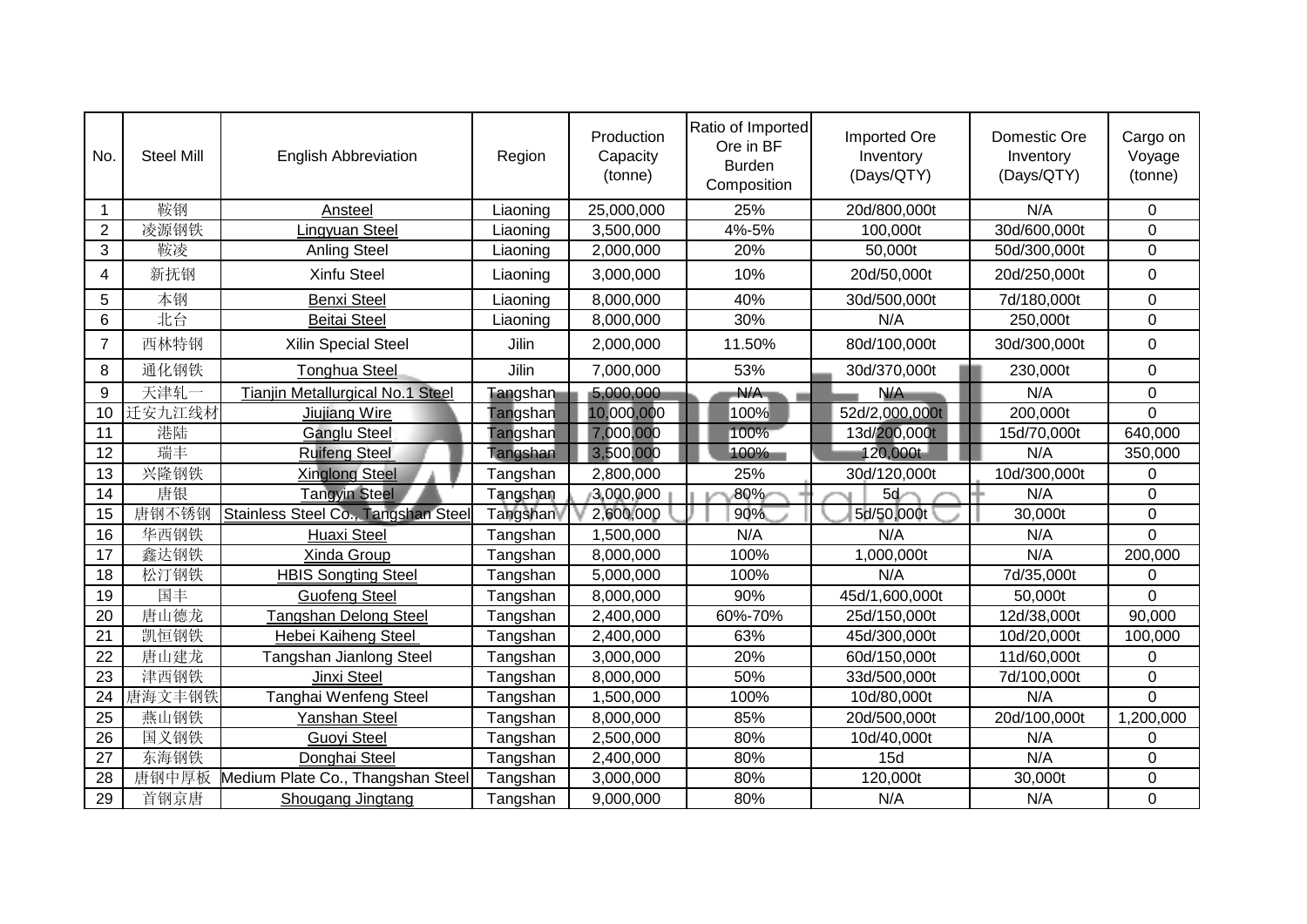|     |                   |                                        |              | Production | Ratio of Imported | <b>Imported Ore</b> | Domestic Ore | Cargo on       |
|-----|-------------------|----------------------------------------|--------------|------------|-------------------|---------------------|--------------|----------------|
| No. | <b>Steel Mill</b> | <b>English Abbreviation</b>            | Region       | Capacity   | Ore in BF         | Inventory           | Inventory    | Voyage         |
|     |                   |                                        |              | (tonne)    | <b>Burden</b>     | (Days/QTY)          | (Days/QTY)   | (tonne)        |
| 30  | 唐钢                | <b>Thangshan Steel</b>                 | Tangshan     | 18,000,000 | 70%               | 830,000t            | N/A          | 0              |
| 31  | 武安东山              | Wu'an City Dongshan Steel              | Hebei        | 1,000,000  | 70%               | 5d/30,000t          | 20d/100,000t | $\mathbf 0$    |
| 32  | 邢台钢铁              | Xingtai Steel                          | Hebei        | 3,000,000  | 60%               | 30d/270,000t        | 7d/100,000t  | $\mathbf 0$    |
| 33  | 邯钢                | <b>Handan Steel</b>                    | Hebei        | 8,000,000  | 70%               | 1,200,000t          | 20d          | $\mathbf 0$    |
| 34  | 河北敬业              | Hebei Jingye                           | Hebei        | 8,000,000  | 80%               | <b>16d</b>          | 10d          | $\mathbf 0$    |
| 35  | 金马工业              | <b>Shandong Jinma Industrial Group</b> | Hebei        | 3,000,000  | 65%               | 20d/250,000t        | 10d/50,000t  | $\overline{0}$ |
| 36  | 新金钢铁              | Xinjin Steel                           | Hebei        | N/A        | 70%               | 30d/300,000t        | 10d          | $\mathbf 0$    |
| 37  | 天铁                | <b>Tianjin Tiantie</b>                 | Hebei        | 7,000,000  | 80%               | 150,000t            | 15d/160,000t | 350,000        |
| 38  | 邢台德龙              | Xingtai Delong                         | Hebei        | 3,000,000  | 80%               | 12d/100,000t        | 12d/20,000t  | 0              |
| 39  | 新兴铸管              | <b>Xinxing Ductile Iron Pipes</b>      | Hebei        | 3,500,000  | N/A               | N/A                 | 10d          | $\Omega$       |
| 40  | 首钢秦皇岛             | Shougang Qinhuangdao                   | Hebei        | 3,000,000  | 100%              | 35d/290,000t        | N/A          | 260,000        |
| 41  | 宣化钢铁              | Xuanhua Steel                          | Hebei        | 6,900,000  | 30%               | N/A                 | 35d          | $\mathbf 0$    |
| 42  | 纵横钢铁              | <b>Zongheng Steel</b>                  | <b>Hebei</b> | 6,000,000  | N/A               | N/A                 | N/A          | 0              |
| 43  | 前进钢铁              | Qianjin Steel                          | <b>Hebei</b> | 4,000,000  | N/A               | N/A                 | N/A          | $\mathbf 0$    |
| 44  | 霸州新亚              | <b>Bazhou Xinya Metal</b>              | <b>Hebei</b> | 3,500,000  | N/A               | $N/\overline{A}$    | N/A          | $\overline{0}$ |
| 45  | 承钢                | <b>Chengde Steel</b>                   | Hebei        | N/A        | 30%               | 280,000t            | N/A          | $\mathbf 0$    |
| 46  | 天津钢管              | <b>Tianjin Pipe Group</b>              | Tianjin      | 4,000,000  | N/A               | $N/\bar{A}$         | N/A          | $\overline{0}$ |
| 47  | 山西中阳钢铁            | <b>Shanxi Zhongyang Steel</b>          | Shanxi       | 3,000,000  | 80%               | 30d/500,000t        | 17d/40,000t  | 190,000        |
| 48  | 山西建邦              | Shanxi Jianbang Group                  | Shanxi       | 3,000,000  | 50%               | 100,000t            | 10d          | 500,000        |
| 49  | 山西高义              | Gaoyi Steel                            | Shanxi       | 2,000,000  | 56%               | 230,000t            | 75,000t      | 55,100         |
| 50  | 长治钢铁              | Changzhi Steel                         | Shanxi       | 3,600,000  | N/A               | N/A                 | 15d          | $\Omega$       |
| 51  | 山西晋钢              | Jincheng Steel                         | Shanxi       | 5,000,000  | N/A               | N/A                 | 3d           | $\mathbf 0$    |
| 52  | 翼城钢铁              | <b>Yicheng Steel</b>                   | Shanxi       | 1,500,000  | 75%               | 25d                 | 22d          | $\mathbf 0$    |
| 53  | 新金山特钢             | Xinjinshan Especail Steel              | Shanxi       | 3,500,000  | N/A               | N/A                 | N/A          | $\mathbf 0$    |
| 54  | 山西宏达钢铁            | Shanxi Hongda Steel                    | Shanxi       | 1,000,000  | N/A               | N/A                 | N/A          | $\mathbf 0$    |
| 55  | 太原钢铁              | <b>Taiyuan Steel</b>                   | Shanxi       | 10,000,000 | 30%               | N/A                 | 20d          | $\Omega$       |
| 56  | 莱钢                | Laiwu Steel                            | Shandong     | 8,000,000  | 75%               | 320,000t            | 32d/400,000t | 330,000        |
| 57  | 济钢                | Jigang                                 | Shandong     | 7,000,000  | 70%               | N/A                 | 20d          | $\mathbf 0$    |
| 58  | 莱钢永锋              | Yongfeng Group                         | Shandong     | 5,000,000  | N/A               | 650,000t            | 30,000t      | 224,100        |
| 59  | 青岛钢铁              | Qingdao Steel                          | Shandong     | 3,000,000  | 100%              | 30d/350,000t        | N/A          | 150,000        |
| 60  | 山东广富              | Guangfu Group                          | Shandong     | 1,000,000  | 90%               | 270,000t            | 30,000t      | $\mathbf 0$    |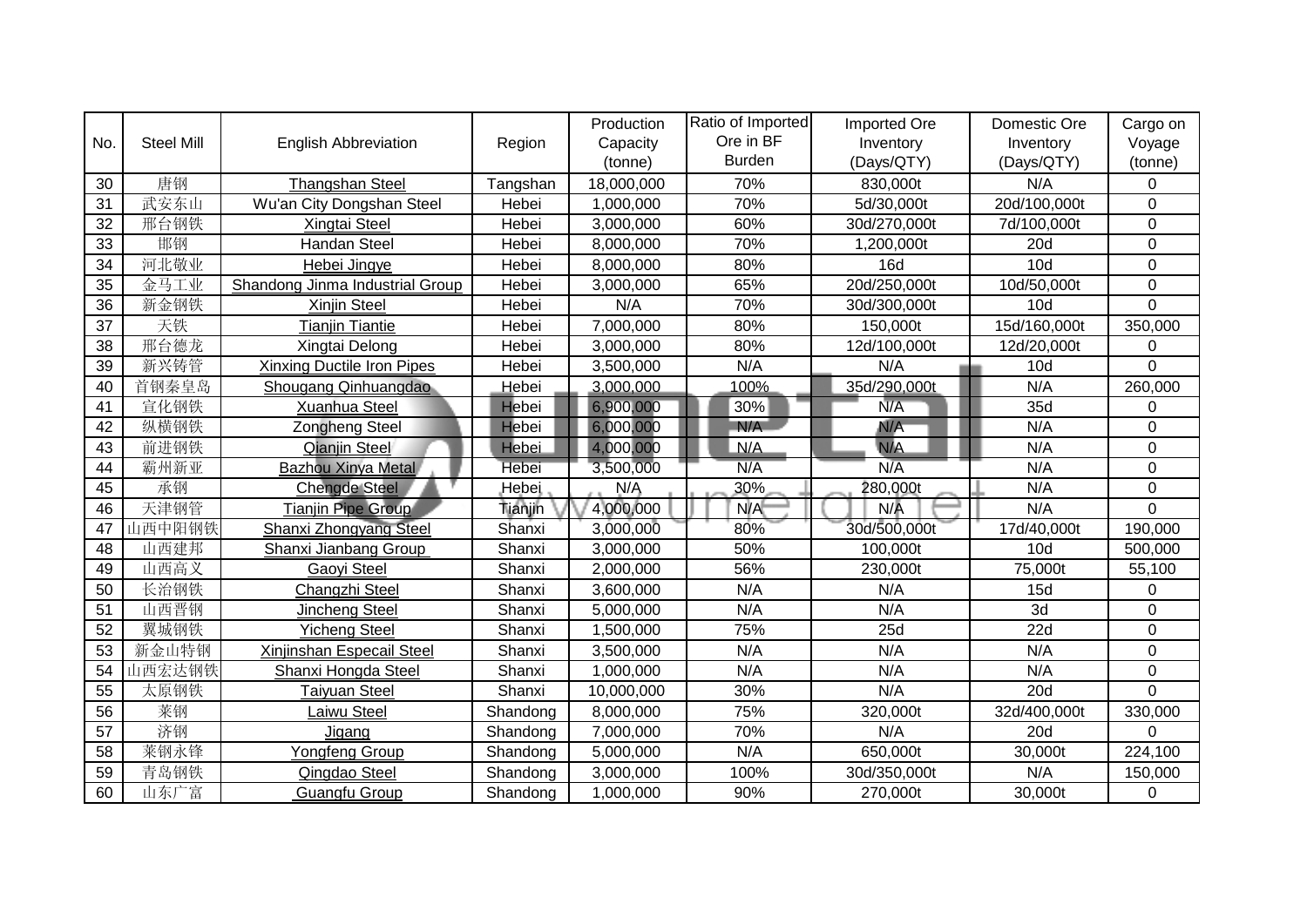|     |                   |                                 |                 | Production | Ratio of Imported | <b>Imported Ore</b> | Domestic Ore | Cargo on         |
|-----|-------------------|---------------------------------|-----------------|------------|-------------------|---------------------|--------------|------------------|
| No. | <b>Steel Mill</b> | <b>English Abbreviation</b>     | Region          | Capacity   | Ore in BF         | Inventory           | Inventory    | Voyage           |
|     |                   |                                 |                 | (tonne)    | <b>Burden</b>     | (Days/QTY)          | (Days/QTY)   | (tonne)          |
| 61  | 石横特钢              | <b>Shiheng Special Steel</b>    | Shandong        | 3,000,000  | N/A               | 15d/150,000t        | 17d          | 0                |
| 62  | 潍坊特钢              | <b>Weifang Special Steel</b>    | Shandong        | 3,000,000  | N/A               | N/A                 | N/A          | $\mathbf 0$      |
| 63  | 临沂三德              | Linyi Steel                     | Shandong        | 4,500,000  | 100%              | 15d/300,000t        | N/A          | $\boldsymbol{0}$ |
| 64  | 申特钢铁              | <b>Shente Steel</b>             | Jiangsu         | 3,000,000  | 54%               | 10d/120,000t        | 6d/20,000t   | $\overline{0}$   |
| 65  | 兴澄特钢              | <b>Xingcheng Special Steel</b>  | Jiangsu         | 6,000,000  | 100%              | 35d/450,000t        | N/A          | 350,000          |
| 66  | 常州东方特钢            | <b>Dongfang Special Steel</b>   | Jiangsu         | 1,500,000  | 100%              | 30d/250,000t        | 16d/150,000t | 0                |
| 67  | 徐州东南钢厂            | Xuzhou Dongnan Steel            | Jiangsu         | 1,500,000  | 80%               | 23d                 | N/A          | 0                |
| 68  | 泰发钢铁              | <b>Taifa Steel</b>              | Jiangsu         | 2,200,000  | 65%               | 8d/40,000t          | 7d/20,000t   | 60,000           |
| 69  | 苏州钢铁              | <b>Suzhou Steel</b>             | Jiangsu         | 1,200,000  | 56%               | 150,000t            | 45d          | 0                |
| 70  | 江苏南钢              | Jiangsu Nangang                 | Jiangsu         | 8,000,000  | 100%              | 300,000t            | 300,000t     | 0                |
| 71  | 江苏淮钢              | Jiangsu Huaigang                | <u>Jia</u> ngsu | 3,000,000  | N/A               | N/A                 | 15d          | $\mathbf 0$      |
| 72  | 永钢                | Yonggang Group                  | Jiangsu         | 8,000,000  | N/A               | N/A                 | N/A          | $\overline{0}$   |
| 73  | 中天钢铁              | <b>Zenith Steel</b>             | Jiangsu         | 11,000,000 | 100%              | 60d/1,000,000t      | N/A          | 1,000,000        |
| 74  | 沙钢                | Shagang                         | Jiangsu         | 20,500,000 | 100%              | 30d                 | N/A          | $\overline{0}$   |
| 75  | 宁波钢铁              | Ningbo Steel                    | Zhejiang        | 4,000,000  | 100%              | 30d/300,000t        | N/A          | 300,000          |
| 76  | 杭州钢铁              | <b>Hangzhou Steel</b>           | Zhejiang        | 4,000,000  | 70%               | 26d/200,000t        | 30,000t      | 0                |
| 77  | 芜湖新兴铸管            | Wuhu Xinxing Ductile Iron Pipes | Anhui           | 3,500,000  | 80%               | 470,000t            | 130,000t     | $\mathbf 0$      |
| 78  | 马钢                | Magang                          | Anhui           | 16,000,000 | 70%               | 30d/1,500,000t      | 25d          | $\overline{0}$   |
| 79  | 安徽长江钢铁            | <b>Changjiang Steel</b>         | Anhui           | 2,000,000  | 70%               | 300,000t            | 140,000t     | 80,000           |
| 80  | 华菱湘钢              | Valin Xiangtan Steel            | Hunan           | 8,000,000  | 70%               | 35d                 | N/A          | $\Omega$         |
| 81  | 冷水江钢铁             | Lengshuijiang Steel             | Hunan           | 3,000,000  | 80%               | 290,000t            | 30,000t      | 370,000          |
| 82  | 衡阳钢管厂             | Hengyang Valin Steel Tube       | Hunan           | 1,300,000  | N/A               | 10d                 | N/A          | 0                |
| 83  | 涟源钢铁              | Valin Steel                     | Hunan           | 8,000,000  | 70%               | 30d/1,200,000t      | 15d/80,000t  | $\mathbf 0$      |
| 84  | 武汉钢铁              | <b>WISCO</b>                    | Hubei           | 18,000,000 | 80%               | 30d/1,500,000t      | 11d          | $\mathbf 0$      |
| 85  | 鄂钢                | <b>Echeng Steel</b>             | Hubei           | 5,000,000  | N/A               | N/A                 | 8d           | $\boldsymbol{0}$ |
| 86  | 新冶钢               | <b>Xinyegang Steel</b>          | Hubei           | 2,000,000  | 75%               | 400,000t            | 11d/50,000t  | $\mathbf 0$      |
| 87  | 新余钢铁              | <b>Xinyu Steel</b>              | Jiangxi         | 8,800,000  | 50%               | 60d                 | 9d           | $\overline{0}$   |
| 88  | 萍钢                | <b>Pingxiang Steel</b>          | Jiangxi         | 8,000,000  | 50%               | 87,500t             | 90,000t      | 70,000           |
| 89  | 方大特钢              | Fangda Special Steel            | Jiangxi         | 1,500,000  | 70%               | 30d/200,000t        | N/A          | 0                |
| 90  | 南阳汉冶              | <b>Hanye Special Steel</b>      | Henan           | 3,000,000  | 60%               | 25d/250,000t        | 10d/60,000t  | $\overline{0}$   |
| 91  | 济源钢铁              | Jiyuan Steel                    | Henan           | 2,600,000  | 57%               | 750,000t            | 100,000t     | 160,000          |